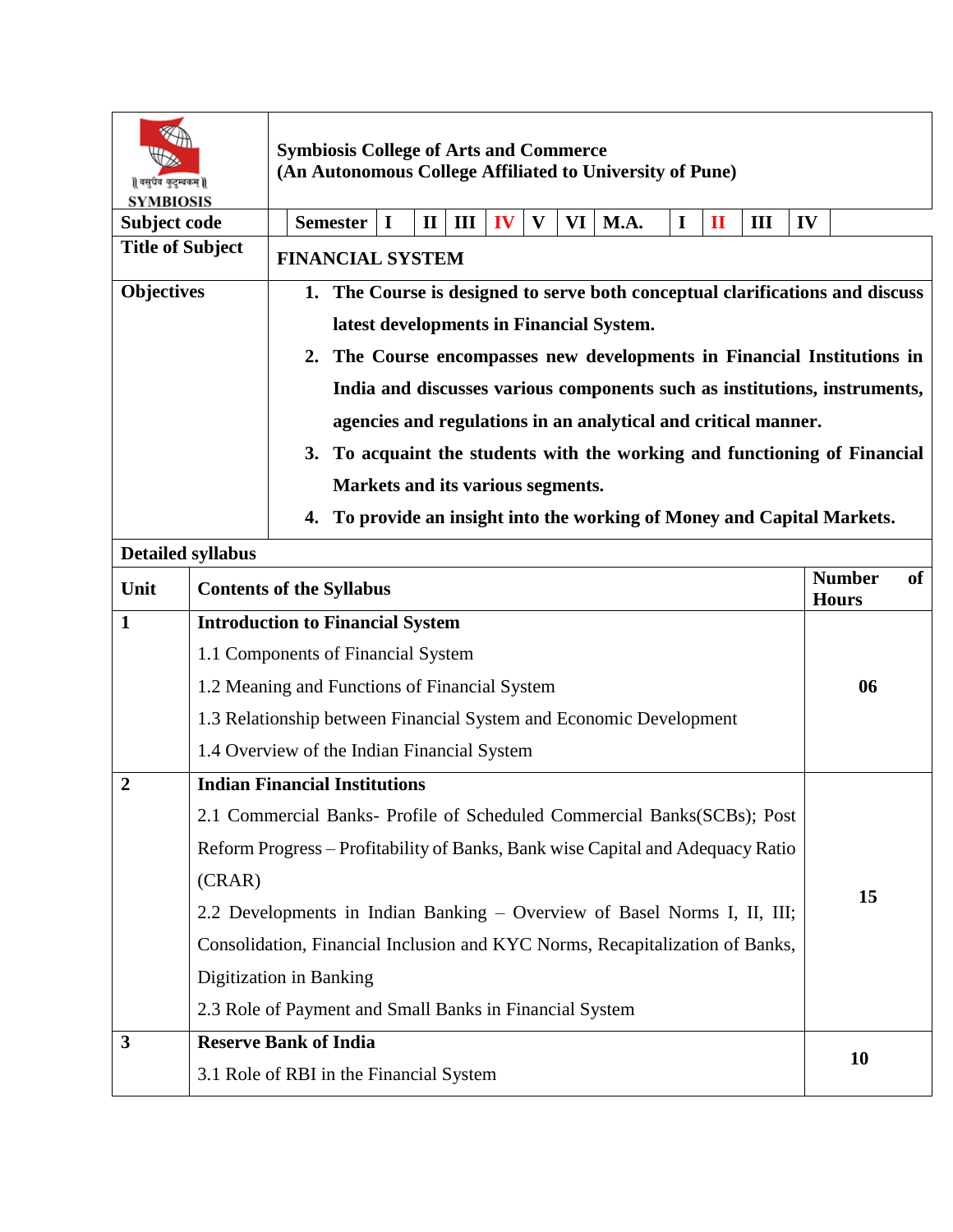|   | 3.2 Reserve Management and Liquidity Management in the post Liberalization  |    |
|---|-----------------------------------------------------------------------------|----|
|   | period                                                                      |    |
|   | 3.3 RBI and Policy debates                                                  |    |
|   | 3.4 Changing role of Monetary Policy and Inflation targeting                |    |
| 4 | <b>Non - Banking Financial Institutions</b>                                 |    |
|   | 4.1 RBI's Classification of NBFCs.                                          |    |
|   | 4.2 Non - Banking Institutions -small savings, Pension Funds, Mutual Funds, |    |
|   | <b>Insurance Companies</b>                                                  | 14 |
|   | 4.3 Leasing, Hire Purchase Companies, Merchant Banking, Venture Capital     |    |
|   | Companies, Factoring                                                        |    |
|   | 4.4 Regulation of NBFCs in India, Performance of NBFCs in India (Post 2008) |    |
| 5 | <b>Financial Markets</b>                                                    |    |
|   | 5.1 Money market – Structure, Functions and significance of Money Market,   |    |
|   | characteristics and instruments                                             |    |
|   | 5.2 Capital market -Structure, Functions, Characteristics, Participants &   |    |
|   | Instruments                                                                 | 15 |
|   | 5.3 Foreign Exchange Markets - Functions, organization and structure,       |    |
|   | Participants and transactions in the Foreign exchange market, risks in the  |    |
|   | market, Forwards, Futures, Speculation, Hedging and Arbitrage               |    |
|   | 5.4 Regulatory framework for Financial Markets (SEBI, IRDA, FEMA)           |    |
|   |                                                                             |    |
|   | <b>Total Number of Hours</b>                                                | 60 |
|   | <b>Suggested Reference Books</b>                                            |    |

- **Pathak, Bharati, [2009] 'The Indian Financial System, 'Pearson Education Publication, New Delhi.**
- **Chandra P., Financial Markets, Tata McGraw Hill, New, New Delhi.**
- **Bhole, L. M. [2000]' Indian Financial System,' Chugh Publications, Allahabad.**
- **Bhole, L. M. [2012]. 'Financial Institutions and Markets,' Tata McGraw Hill Co. Ltd. New Delhi.**
- **Vasant Desai, (2010), 'Financial Markets & Financial Services', Himalaya Publishing House; First Edition edition.**